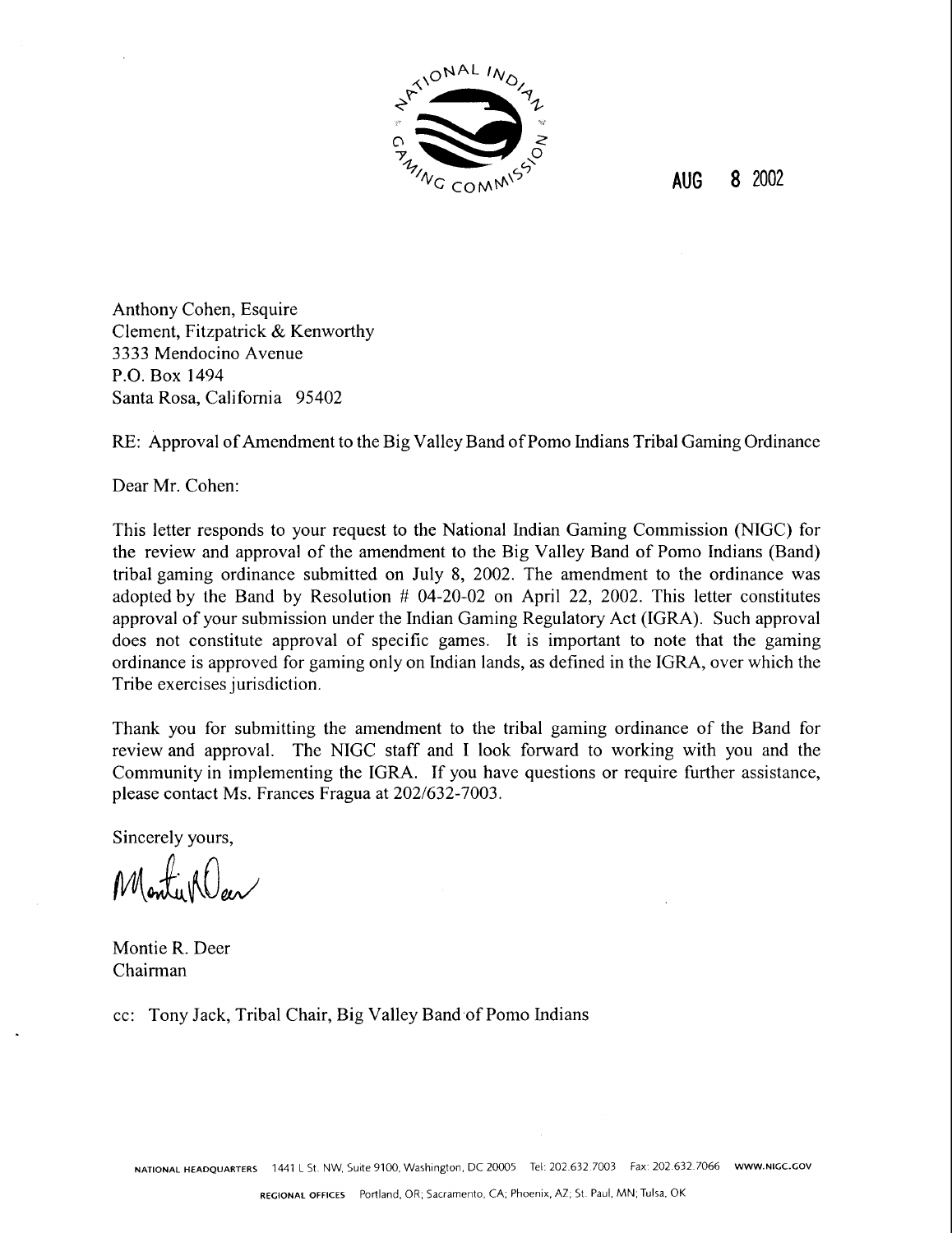BECEIVED

**JUL 0 1 2002** 

CLEMENT, FITZPATRICK **g KENWORTHY** 

- 179

## **Resolution** # **04-20-02 of the General Community Council Of The Big** Valley **Band of Pomo** Indians

## **Amendment to Big** Valley **Gaming Act** of **1994 Reducing Number of Gaming Commissioners to Three**

**WHEREAS:** The Big **Valley** Rancheria (Tribe) is governed pursuant to a Constitution and **By-Laws** approved by the Secretary of the Interior under the Indian Re-organization Act of 1934 (IRA); and

**WHEREAS:** Under the Tribe's Constitution, the General Community Council, composed of all qualified voting members of the Tribe, is the governing body of the Tribe; and

**WHEREAS: The** General Community Council has determined that it is in the best interest of the Tribe to **reduce** the number of Commissioners on the Tribal **Gaming** Commission created pursuant to the Big Valley Gaming Act of 1994 ("the Act") from the present five Commissioners to three; and

**WHEREAS:** the **Big** Valley Gaming Commission has advised the General Community Council that its functions could be performed with three members; and

**WHEREAS:** The **Big** Valley **Business** Committee concurs in the reduction of the number of Commissioners on the Gaming Commission **fiom** five to three; and

**WHEREAS:** The terms of two of the present members of the Big Valley Gaming Commission will expire **in** November of 2002; and

**WHEREAS: the** Big Valley Gaming Act of 1994 has been approved by the National Lndian Gaming Commission ('NIGC"), and no amendment of the Act is effective until approved by the NIGC; and

THEREFORE BE IT RESOLVED, that the General Community Council of the Big Valley Band of Pomo Indians hereby amends the **Big** Valley Gaming Act of 1994 as follows:

**1)** The second sentence of Section **4a** is replaced in its entirety with the following **sentence:** 

"The Gaming Commission shall be composed of three (3) members of the Tribe, all of whom shall be elected by the same process by which offices of the Tribe **are**  elected."

2) Section **4c.,** entitled "Terms of Office," is replaced in its entirety with the